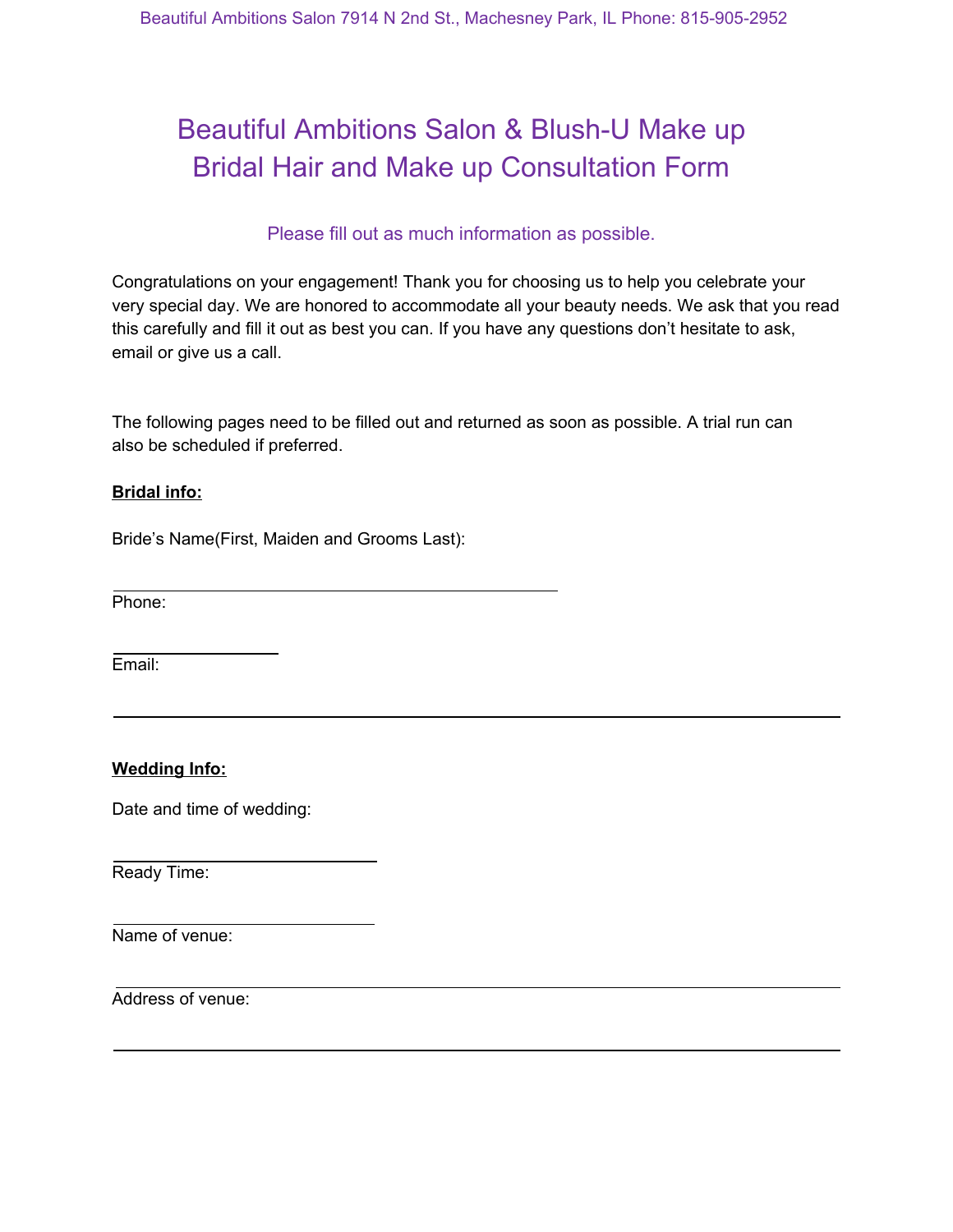\*\*\* Please find out if there is a prep room available if you wish to get ready at the venue. We require lighting, chairs and electricity. If chairs are not available we need to know beforehand so arrangements can be made.

 $\Box$  I have checked with the venue and they have the above mentioned accomodations ready for us.

□ I understand Beautiful Ambitions, and Blush-U Make up artists and any contractors working for them are not responsible if the venue does not provide adequate accommodations and if that causes issues with productivity or ability to provide services.

#### **Bridal Party:**

Bride would like:

**Hair:**\_\_\_\_\_ (Trial Required)

**Make up:** Traditional **Airbrush (Trial Required)** 

Total number of guests in the bridal party (not including bride): \_\_\_\_\_\_\_\_\_\_

Number of guests in the bridal party wanting:

**Hair:**\_\_\_\_\_ **Trial:**\_\_\_\_\_

**Make up:** Traditional Airbrush Trial:

Others interested in hair and/or make up: (Please don't forget to ask the mothers of the bride and groom as well as planning for a flower girl or other interested parties! The more the merrier!)

**Hair:**\_\_\_\_\_ **Trial:** \_\_\_\_

**Make up:** Traditional Airbrush Trial:

*An agreement and deposit must be completed and returned before any further scheduling can be done.*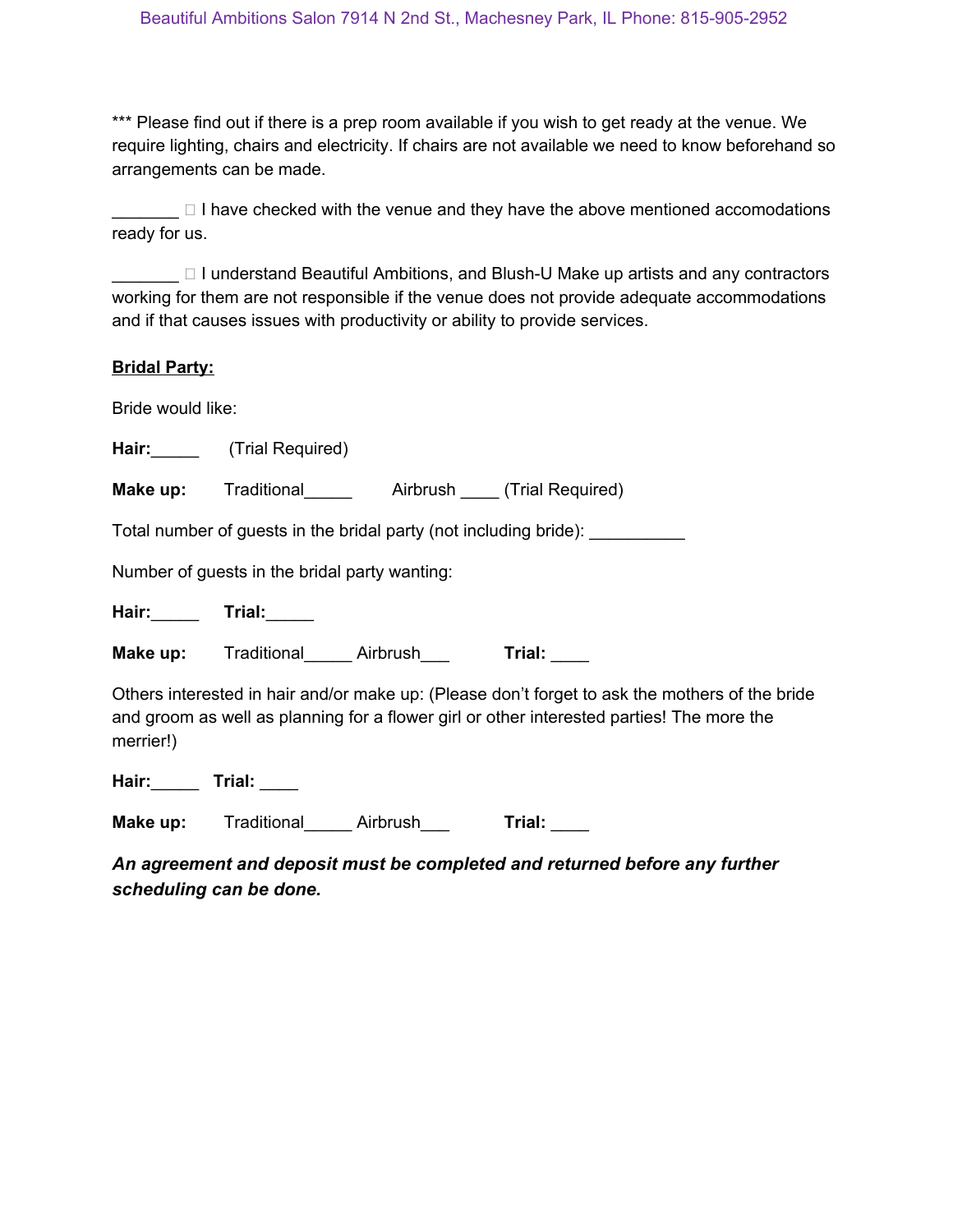#### **Terms and Conditions**

(Please initial by each, stating that you understand and agree to the terms and conditions)

A deposit must be provided to hold the dates that the party chooses, and once that date is chosen, we can not guarantee any last minute changes can be accomidated.

No dates will be guaranteed without a signed contract and paid deposit.

We do not allow any cancellations after the deposit is paid. If a cancellation is made after the deposit is paid, the remaining balance will still be due and the brides responsibility.

Any **no-shows** on the appointment date will be charged the full price of of services scheduled.

Any changes to the schedule must be received at least 1 month before appointment times.

Any cancellation on the trial appointment date without 72 hours notice will be charged the full price of services scheduled.

Any member showing up with wet hair or hair that needs washed will be charged extra.

| Any member showing up late (or with wet/ damp hair) for their scheduled service<br>$\overline{\phantom{a}}$ |
|-------------------------------------------------------------------------------------------------------------|
| will receive a shortened service to keep the staff on schedule, and the full price of                       |
| service will be charged.                                                                                    |

\_\_\_\_ Gratuity is not added on unless specifically shown in the quote.

**Signature \_\_\_\_\_\_\_\_\_\_\_\_\_\_\_\_\_\_\_\_\_\_\_\_\_\_\_\_\_\_\_\_\_\_\_\_\_\_\_**

| Print: |  |  |  |
|--------|--|--|--|
|        |  |  |  |

| Date: |  |  |  |  |  |  |
|-------|--|--|--|--|--|--|
|       |  |  |  |  |  |  |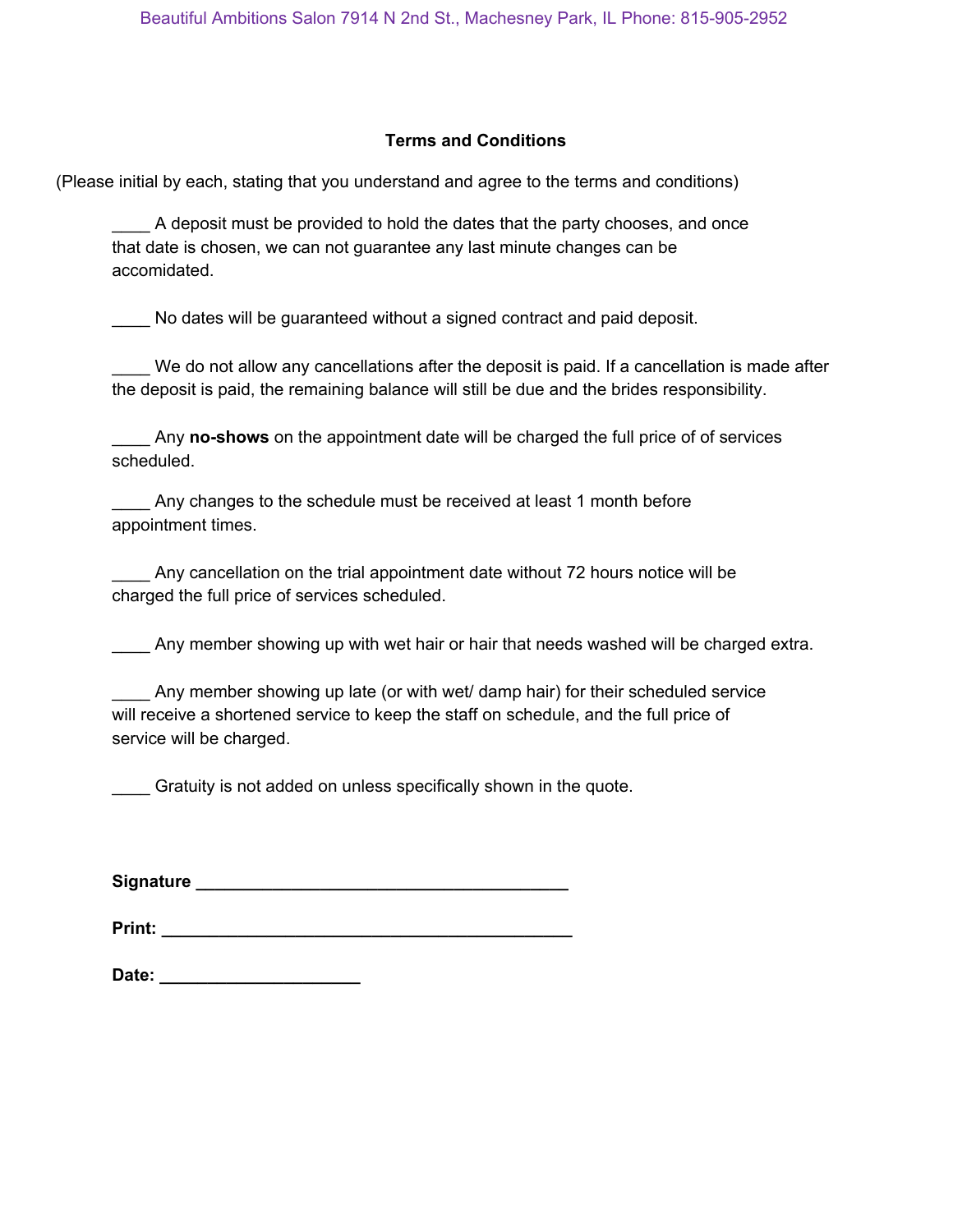### **Pre-Consultation Form**

When visiting the salon for your consultation, please be prepared to provide us with the following information for the bridal party and other interested guests:

| Name:<br>(First & Last)                                            | Email: | Hair:<br>(Y/N) | Make up:<br>(Traditional OR<br>Airbrush) | <b>Hair Length:</b><br>(Short,<br>shoulder, long) |  |  |  |  |  |
|--------------------------------------------------------------------|--------|----------------|------------------------------------------|---------------------------------------------------|--|--|--|--|--|
| <b>BRIDE</b>                                                       |        |                |                                          |                                                   |  |  |  |  |  |
|                                                                    |        |                |                                          |                                                   |  |  |  |  |  |
| <b>Bridesmaids</b>                                                 |        |                |                                          |                                                   |  |  |  |  |  |
|                                                                    |        |                |                                          |                                                   |  |  |  |  |  |
|                                                                    |        |                |                                          |                                                   |  |  |  |  |  |
|                                                                    |        |                |                                          |                                                   |  |  |  |  |  |
|                                                                    |        |                |                                          |                                                   |  |  |  |  |  |
|                                                                    |        |                |                                          |                                                   |  |  |  |  |  |
|                                                                    |        |                |                                          |                                                   |  |  |  |  |  |
|                                                                    |        |                |                                          |                                                   |  |  |  |  |  |
|                                                                    |        |                |                                          |                                                   |  |  |  |  |  |
| <b>Mother of Bride &amp; Groom</b>                                 |        |                |                                          |                                                   |  |  |  |  |  |
|                                                                    |        |                |                                          |                                                   |  |  |  |  |  |
|                                                                    |        |                |                                          |                                                   |  |  |  |  |  |
|                                                                    |        |                |                                          |                                                   |  |  |  |  |  |
| Children (flower girls, etc) (Provide parent's email and phone #.) |        |                |                                          |                                                   |  |  |  |  |  |
|                                                                    |        |                |                                          |                                                   |  |  |  |  |  |
|                                                                    |        |                |                                          |                                                   |  |  |  |  |  |
|                                                                    |        |                |                                          |                                                   |  |  |  |  |  |
|                                                                    |        |                |                                          |                                                   |  |  |  |  |  |